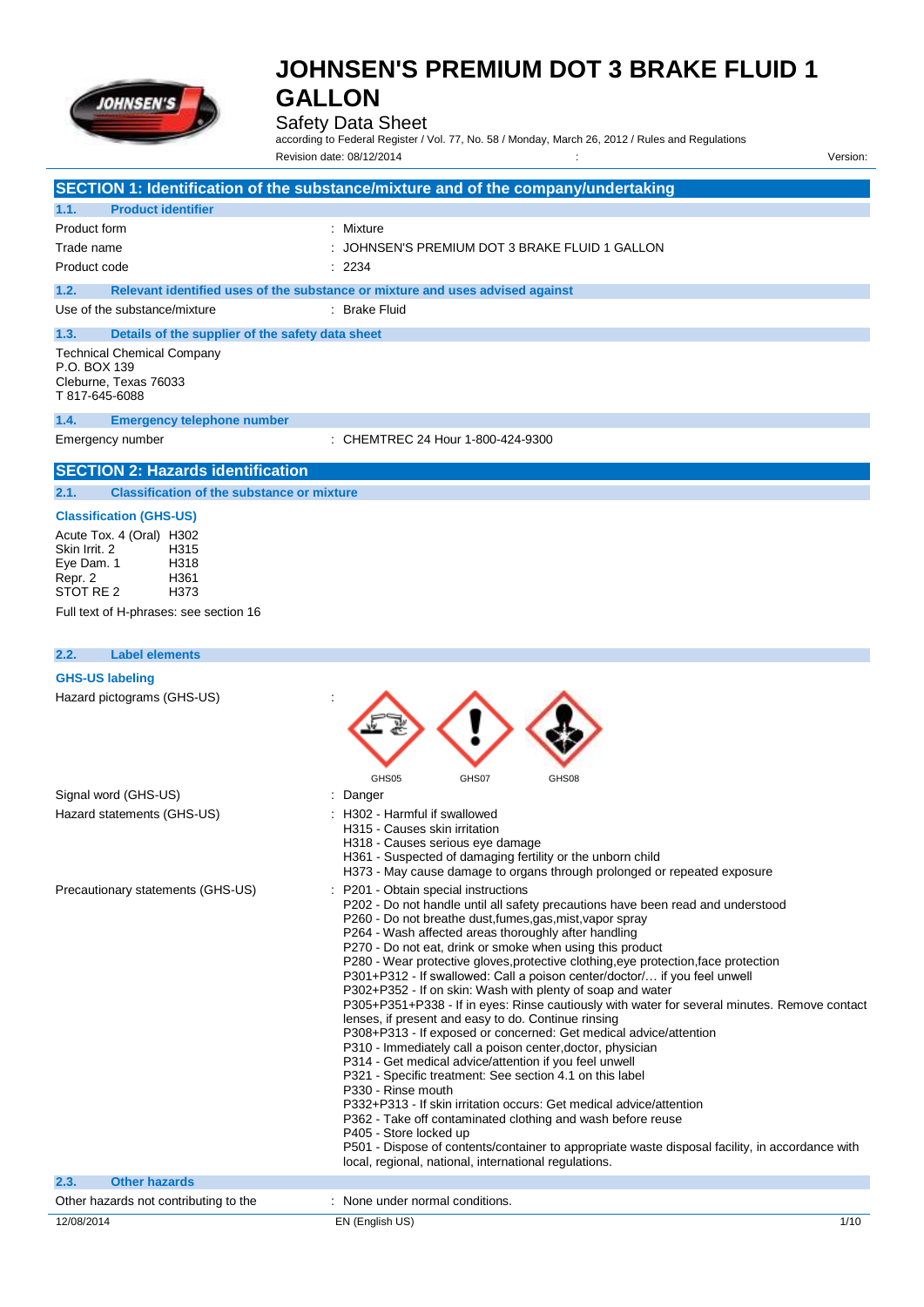Safety Data Sheet

according to Federal Register / Vol. 77, No. 58 / Monday, March 26, 2012 / Rules and Regulations

#### classification

#### **2.4. Unknown acute toxicity (GHS-US)**

### No data available

### **SECTION 3: Composition/information on ingredients**

#### **3.1. Substance**

#### Not applicable

| 3.2.<br><b>Mixture</b>                                    |                           |          |                                     |
|-----------------------------------------------------------|---------------------------|----------|-------------------------------------|
| <b>Name</b>                                               | <b>Product identifier</b> | $\%$     | <b>Classification (GHS-US)</b>      |
| triethylene glycol monomethyl ether                       | (CAS No) 112-35-6         | $5 - 50$ | Not classified                      |
| triethyleneglycol monoethyl ether                         | (CAS No) 112-50-5         | $5 - 50$ | Not classified                      |
| triethylene glycol monobutyl ether                        | (CAS No) 143-22-6         | $5 - 50$ | Eye Dam. 1, H318                    |
| 3,6,9,12-tetraoxahexadecane-1-ol                          | (CAS No) 1559-34-8        | $5 - 20$ | Not classified                      |
| polyethylene glycol 200-600                               | (CAS No) 25322-68-3       | $5 - 20$ | Not classified                      |
| 2-(2-butoxyethoxy)ethanol                                 | (CAS No) 112-34-5         | $5 - 20$ | Eye Irrit. 2A, H319                 |
| tetraethylene glycol monomethyl ether                     | (CAS No) 23783-42-8       | $5 - 20$ | Not classified                      |
| oxirane, 2-methyl-, polymer with oxirane, monobutyl ether | (CAS No) 9038-95-3        | $5 - 20$ | Not classified                      |
| POLYALKYLENE GLYCOL MONOBUTYL ETHER                       | (CAS No) 9004-77-7        | $5 - 20$ | Not classified                      |
| diethylene glycol                                         | (CAS No) 111-46-6         | $5 - 15$ | STOT RE 2, H373                     |
| diethylene glycol monomethyl ether                        | (CAS No) 111-77-3         | < 5      | Flam. Lig. 4, H227<br>Repr. 2, H361 |
| diethyleneglycolmonoethyl ether                           | (CAS No) 111-90-0         | < 5      | Eye Irrit. 2A, H319                 |
| TRADE SECRET INHIBITOR PACKAGE                            | (CAS No) TRADE SECRET     | $<$ 3    | Not classified                      |

### **SECTION 4: First aid measures**

| 4.1.<br><b>Description of first aid measures</b>                    |                                                                                                                                                                               |      |
|---------------------------------------------------------------------|-------------------------------------------------------------------------------------------------------------------------------------------------------------------------------|------|
| First-aid measures general                                          | Never give anything by mouth to an unconscious person. IF exposed or concerned: Get medical<br>advice/attention.                                                              |      |
| First-aid measures after inhalation                                 | Assure fresh air breathing. Allow the victim to rest.                                                                                                                         |      |
| First-aid measures after skin contact                               | Wash with plenty of soap and water. Wash contaminated clothing before reuse. If skin irritation<br>occurs: Get medical advice/attention.                                      |      |
| First-aid measures after eye contact                                | Rinse cautiously with water for several minutes. Remove contact lenses, if present and easy to<br>do. Continue rinsing. Immediately call a POISON CENTER or doctor/physician. |      |
| First-aid measures after ingestion                                  | Rinse mouth. Do NOT induce vomiting. Obtain emergency medical attention. Call a POISON<br>CENTER/doctor/physician if you feel unwell.                                         |      |
| 4.2.<br>Most important symptoms and effects, both acute and delayed |                                                                                                                                                                               |      |
| Symptoms/injuries                                                   | Suspected of damaging fertility or the unborn child. Causes damage to organs.                                                                                                 |      |
| Symptoms/injuries after skin contact                                | Causes skin irritation.                                                                                                                                                       |      |
| Symptoms/injuries after eye contact                                 | Causes serious eye damage.                                                                                                                                                    |      |
| Symptoms/injuries after ingestion                                   | Swallowing a small quantity of this material will result in serious health hazard.                                                                                            |      |
| 4.3.                                                                | Indication of any immediate medical attention and special treatment needed                                                                                                    |      |
| No additional information available                                 |                                                                                                                                                                               |      |
| <b>SECTION 5: Firefighting measures</b>                             |                                                                                                                                                                               |      |
| 5.1.<br><b>Extinguishing media</b>                                  |                                                                                                                                                                               |      |
| Suitable extinguishing media                                        | : Foam. Dry powder. Carbon dioxide. Water spray. Sand.                                                                                                                        |      |
| Unsuitable extinguishing media                                      | Do not use a heavy water stream.                                                                                                                                              |      |
|                                                                     |                                                                                                                                                                               |      |
| 5.2.<br>Special hazards arising from the substance or mixture       |                                                                                                                                                                               |      |
| No additional information available                                 |                                                                                                                                                                               |      |
| 5.3.<br><b>Advice for firefighters</b>                              |                                                                                                                                                                               |      |
| Firefighting instructions                                           | : Use water spray or fog for cooling exposed containers. Exercise caution when fighting any<br>chemical fire. Prevent fire-fighting water from entering environment.          |      |
| Protection during firefighting                                      | : Do not enter fire area without proper protective equipment, including respiratory protection.                                                                               |      |
| <b>SECTION 6: Accidental release measures</b>                       |                                                                                                                                                                               |      |
| 6.1.                                                                | Personal precautions, protective equipment and emergency procedures                                                                                                           |      |
| General measures                                                    | : Remove ignition sources.                                                                                                                                                    |      |
| 6.1.1.<br>For non-emergency personnel                               |                                                                                                                                                                               |      |
| Protective equipment                                                | : Gloves. Safety glasses.                                                                                                                                                     |      |
| Emergency procedures                                                | : Evacuate unnecessary personnel.                                                                                                                                             |      |
|                                                                     |                                                                                                                                                                               |      |
| 12/08/2014                                                          | EN (English US)                                                                                                                                                               | 2/10 |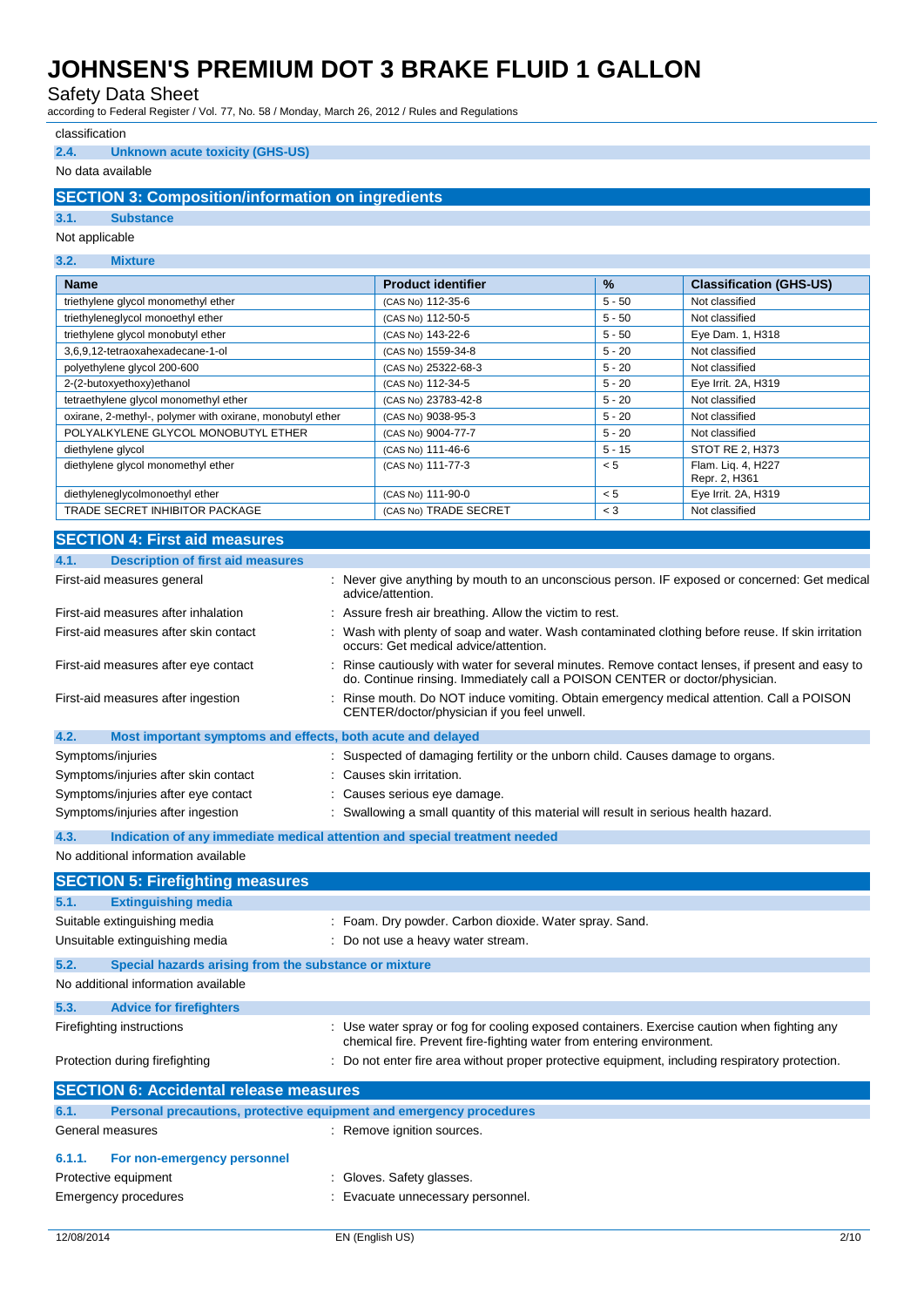Safety Data Sheet

according to Federal Register / Vol. 77, No. 58 / Monday, March 26, 2012 / Rules and Regulations

| 6.1.2.          | For emergency responders                                |                                                                                                                                                   |
|-----------------|---------------------------------------------------------|---------------------------------------------------------------------------------------------------------------------------------------------------|
|                 | Protective equipment                                    | Equip cleanup crew with proper protection.                                                                                                        |
|                 | Emergency procedures                                    | : Ventilate area.                                                                                                                                 |
| 6.2.            | <b>Environmental precautions</b>                        |                                                                                                                                                   |
|                 |                                                         | Prevent entry to sewers and public waters. Notify authorities if liquid enters sewers or public waters.                                           |
| 6.3.            | Methods and material for containment and cleaning up    |                                                                                                                                                   |
| For containment |                                                         | : Dam up the liquid spill.                                                                                                                        |
|                 | Methods for cleaning up                                 | : Soak up spills with inert solids, such as clay or diatomaceous earth as soon as possible. Collect<br>spillage. Store away from other materials. |
| 6.4.            | <b>Reference to other sections</b>                      |                                                                                                                                                   |
|                 | See Heading & Experits controls and personal protection |                                                                                                                                                   |

ee Heading 8. Exposure controls and personal protection.

| <b>SECTION 7: Handling and storage</b>       |                                                                                                                                                                                                                                                                                                                                                                      |
|----------------------------------------------|----------------------------------------------------------------------------------------------------------------------------------------------------------------------------------------------------------------------------------------------------------------------------------------------------------------------------------------------------------------------|
| <b>Precautions for safe handling</b><br>7.1. |                                                                                                                                                                                                                                                                                                                                                                      |
| Precautions for safe handling                | : Wash hands and other exposed areas with mild soap and water before eating, drinking or<br>smoking and when leaving work. Provide good ventilation in process area to prevent formation of<br>vapor. Obtain special instructions . Do not handle until all safety precautions have been read and<br>understood. Avoid breathing dust, fume, gas, mist, vapor spray. |
| Hygiene measures                             | : Do not eat, drink or smoke when using this product. Wash affected areas thoroughly after<br>handling.                                                                                                                                                                                                                                                              |
| 7.2.                                         | Conditions for safe storage, including any incompatibilities                                                                                                                                                                                                                                                                                                         |
| Technical measures                           | : Proper grounding procedures to avoid static electricity should be followed.                                                                                                                                                                                                                                                                                        |
| Storage conditions                           | : Keep only in the original container in a cool, well ventilated place away from : Keep container<br>closed when not in use.                                                                                                                                                                                                                                         |
| Incompatible products                        | : Strong bases. Strong acids.                                                                                                                                                                                                                                                                                                                                        |
| Incompatible materials                       | : Sources of ignition. Direct sunlight.                                                                                                                                                                                                                                                                                                                              |
| Consideration and consider<br>$\overline{z}$ |                                                                                                                                                                                                                                                                                                                                                                      |

### **7.3. Specific end use(s)**

## Follow Label Directions.

## **SECTION 8: Exposure controls/personal protection**

#### **8.1. Control parameters**

**8.2. Exposure controls**

| 2-(2-butoxyethoxy)ethanol (112-34-5) |                  |        |  |
|--------------------------------------|------------------|--------|--|
| USA ACGIH                            | ACGIH TWA (ppm)  | 10 ppm |  |
| USA ACGIH                            | ACGIH STEL (ppm) | 10 ppm |  |

| Appropriate engineering controls<br>Personal protective equipment | : Local exhaust venilation, vent hoods.<br>: Gloves. Safety glasses. Avoid all unnecessary exposure. |
|-------------------------------------------------------------------|------------------------------------------------------------------------------------------------------|
|                                                                   |                                                                                                      |
| Hand protection                                                   | Wear protective gloves.<br>÷                                                                         |
| Eye protection                                                    | : Chemical goggles or safety glasses.                                                                |
| Skin and body protection                                          | : Wear suitable protective clothing.                                                                 |
| Respiratory protection                                            | Wear appropriate mask.                                                                               |

|                | <b>SECTION 9: Physical and chemical properties</b>    |
|----------------|-------------------------------------------------------|
| Q <sub>1</sub> | Information on basic physical and chamical properties |

| J. I.<br><u>momination on pasic privational and chemical properties</u> |                                |
|-------------------------------------------------------------------------|--------------------------------|
| Physical state                                                          | : Liquid                       |
| Appearance                                                              | : Light yellow to light amber. |
| Color                                                                   | : Colorless. light yellow.     |
| Odor                                                                    | $:$ Mild.                      |
| Odor threshold                                                          | : No data available            |
| рH                                                                      | $: 7.5 - 11.5$                 |
| Relative evaporation rate (butyl acetate=1)                             | : < 0.01                       |
| Melting point                                                           | : No data available            |
|                                                                         |                                |

Other information : Do not eat, drink or smoke during use.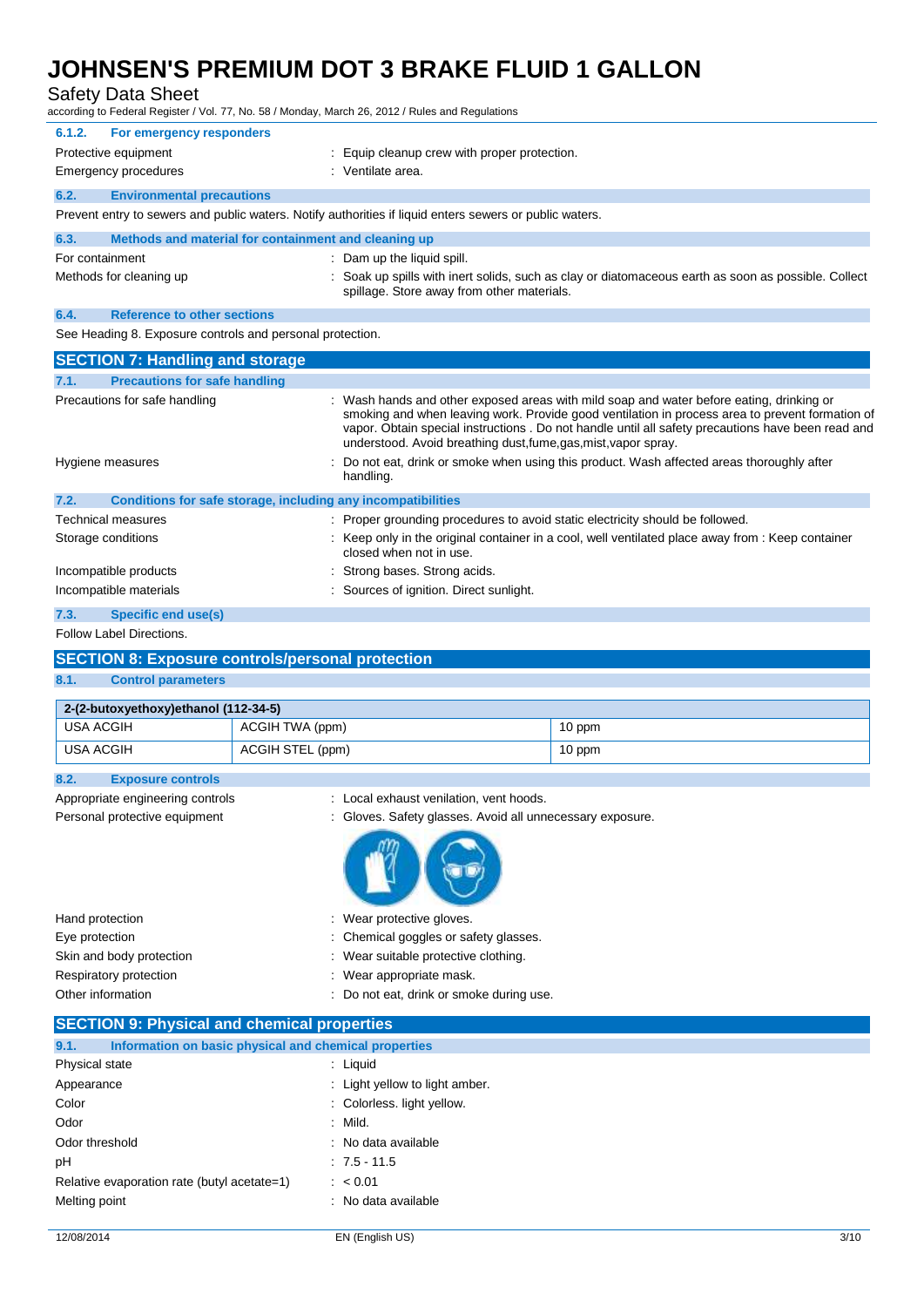### Safety Data Sheet

according to Federal Register / Vol. 77, No. 58 / Monday, March 26, 2012 / Rules and Regulations

| Freezing point                              | : No data available                |
|---------------------------------------------|------------------------------------|
| Boiling point                               | $: 232 - 273$ °C                   |
| Flash point                                 | : $>135^{\circ}$ C                 |
| Auto-ignition temperature                   | : 310 °C                           |
| Decomposition temperature                   | : No data available                |
| Flammability (solid, gas)                   | : No data available                |
| Vapor pressure                              | $: < 0.01$ mm Hg                   |
| Relative vapor density at 20 °C             | : $> 1$ (air=1)                    |
| Relative density                            | $: 1.025 - 1.075$                  |
| Solubility                                  | Soluble in water.                  |
| Log Pow                                     | No data available                  |
| Log Kow                                     | No data available                  |
| Viscosity, kinematic                        | : 2 mm <sup>2</sup> /s @ 100 Deg C |
| Viscosity, dynamic                          | : No data available                |
| Explosive properties                        | No data available                  |
| Oxidizing properties                        | : No data available                |
| Explosive limits                            | No data available                  |
| <b>Other information</b><br>9.2.            |                                    |
| VOC content                                 | $: 0\%$                            |
| <b>SECTION 10: Stability and reactivity</b> |                                    |

| 10.1.            | <b>Reactivity</b>                                          |
|------------------|------------------------------------------------------------|
|                  | No additional information available                        |
| 10.2.            | <b>Chemical stability</b>                                  |
| Not established. |                                                            |
| 10.3.            | <b>Possibility of hazardous reactions</b>                  |
| Not established. |                                                            |
| 10.4.            | <b>Conditions to avoid</b>                                 |
|                  | None. Direct sunlight. Extremely high or low temperatures. |
| 10.5.            | <b>Incompatible materials</b>                              |
|                  | Strong acids. Strong bases.                                |
| 10.6.            | <b>Hazardous decomposition products</b>                    |
|                  | Toxic fume. . Carbon monoxide. Carbon dioxide.             |
|                  | <b>SECTION 11: Toxicological information</b>               |

**11.1. Information on toxicological effects**

Acute toxicity **in the case of the case of the case of the case of the case of the case of the case of the case of the case of the case of the case of the case of the case of the case of the case of the case of the case of** 

| <b>JOHNSEN'S PREMIUM DOT 3 BRAKE FLUID 1 GALLON</b> |                         |  |
|-----------------------------------------------------|-------------------------|--|
| LD50 oral rat                                       | > 2000 mg/kg            |  |
| triethylene glycol monomethyl ether (112-35-6)      |                         |  |
| LD50 oral rat                                       | 11865 mg/kg (Rat)       |  |
| LD50 dermal rabbit                                  | 7455 mg/kg (Rabbit)     |  |
| triethyleneglycol monoethyl ether (112-50-5)        |                         |  |
| LD50 oral rat                                       | 7750 mg/kg (Rat)        |  |
| LD50 dermal rabbit                                  | 8168 mg/kg (Rabbit)     |  |
| triethylene glycol monobutyl ether (143-22-6)       |                         |  |
| LD50 oral rat                                       | > 5000 mg/kg (Rat)      |  |
| LD50 dermal rabbit                                  | 3480 mg/kg (Rabbit)     |  |
| 3,6,9,12-tetraoxahexadecane-1-ol (1559-34-8)        |                         |  |
| LD50 oral rat                                       | > 5000 mg/kg (Rat)      |  |
| LD50 dermal rat                                     | > 4000 mg/kg (Rat)      |  |
| polyethylene glycol 200-600 (25322-68-3)            |                         |  |
| LD50 oral rat                                       | > 15000 mg/kg (Rat)     |  |
| LD50 dermal rabbit                                  | > 20000 mg/kg (Rabbit)  |  |
| 12/08/2014                                          | 4/10<br>EN (English US) |  |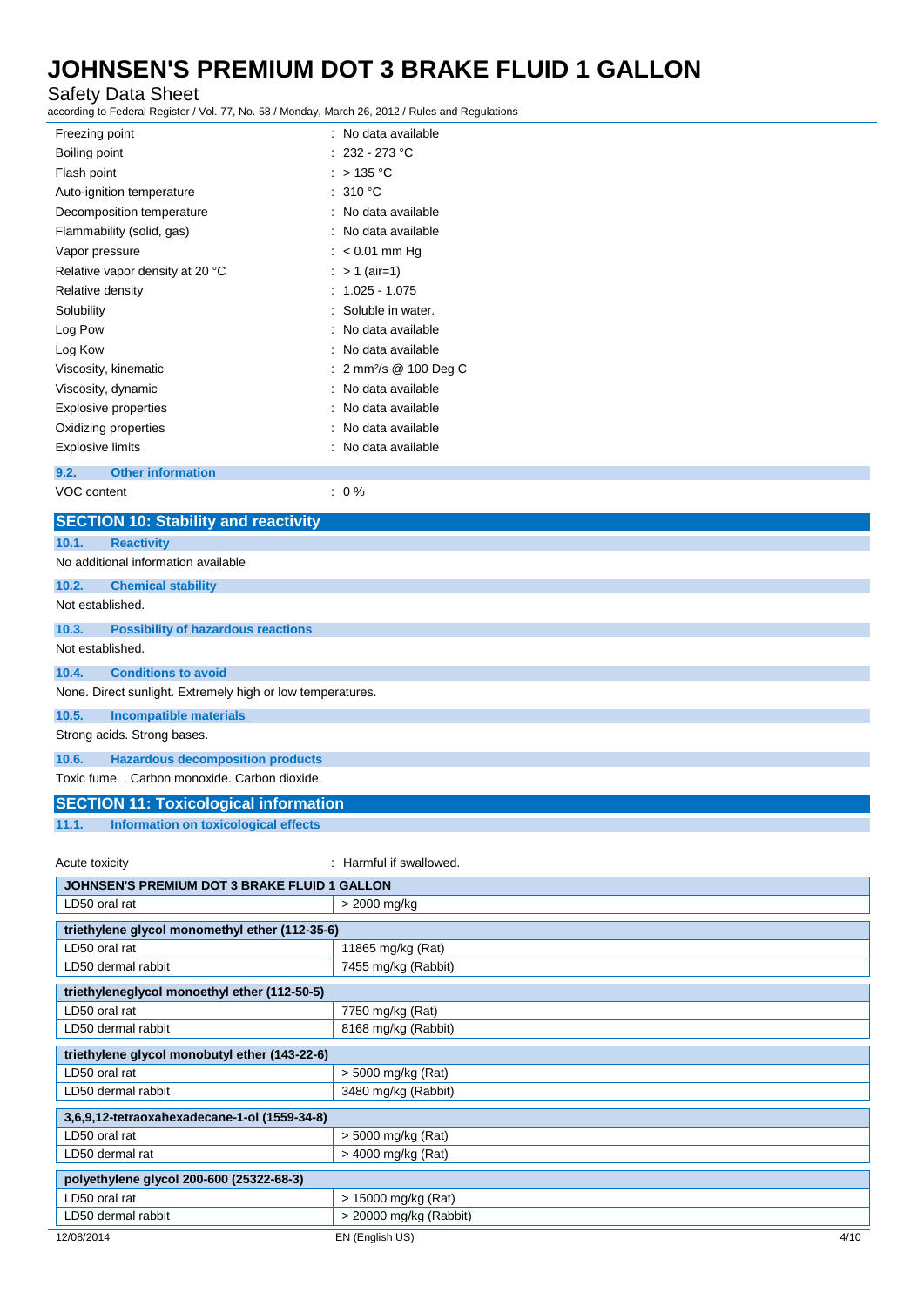### Safety Data Sheet

according to Federal Register / Vol. 77, No. 58 / Monday, March 26, 2012 / Rules and Regulations

| 2-(2-butoxyethoxy)ethanol (112-34-5)                                  |                                                                                                                                                                                                               |  |  |
|-----------------------------------------------------------------------|---------------------------------------------------------------------------------------------------------------------------------------------------------------------------------------------------------------|--|--|
| LD50 oral rat                                                         | 5660 mg/kg (Rat)                                                                                                                                                                                              |  |  |
| LD50 dermal rabbit                                                    | 2764 mg/kg (Rabbit; Experimental value; OECD 402: Acute Dermal Toxicity)                                                                                                                                      |  |  |
| diethylene glycol (111-46-6)                                          |                                                                                                                                                                                                               |  |  |
| LD50 oral rat                                                         | 12565 mg/kg (Rat)                                                                                                                                                                                             |  |  |
| LD50 dermal rabbit                                                    | 11890 mg/kg (Rabbit)                                                                                                                                                                                          |  |  |
| diethylene glycol monomethyl ether (111-77-3)                         |                                                                                                                                                                                                               |  |  |
| LD50 oral rat                                                         | 4140 mg/kg (Rat)                                                                                                                                                                                              |  |  |
| LD50 dermal rabbit                                                    | > 2000 mg/kg (Rabbit)                                                                                                                                                                                         |  |  |
| LC50 inhalation rat (mg/l)                                            | $>$ 20 mg/l/4h (Rat)                                                                                                                                                                                          |  |  |
| diethyleneglycolmonoethyl ether (111-90-0)                            |                                                                                                                                                                                                               |  |  |
| LD50 oral rat                                                         | 5445 mg/kg (Rat)                                                                                                                                                                                              |  |  |
| LD50 dermal rat                                                       | 5940 mg/kg (Rat)                                                                                                                                                                                              |  |  |
| LD50 dermal rabbit                                                    | > 5000 mg/kg (Rabbit)                                                                                                                                                                                         |  |  |
| LC50 inhalation rat (mg/l)                                            | > 5.2 mg/l/4h (Rat)                                                                                                                                                                                           |  |  |
| tetraethylene glycol monomethyl ether (23783-42-8)                    |                                                                                                                                                                                                               |  |  |
| LD50 oral rat                                                         | > 15000 mg/kg (Rat)                                                                                                                                                                                           |  |  |
| oxirane, 2-methyl-, polymer with oxirane, monobutyl ether (9038-95-3) |                                                                                                                                                                                                               |  |  |
| LD50 oral rat                                                         | > 2000 mg/kg body weight (Rat)                                                                                                                                                                                |  |  |
| LD50 dermal rabbit                                                    | > 2000 mg/kg body weight (Rabbit)                                                                                                                                                                             |  |  |
| Skin corrosion/irritation                                             | : Causes skin irritation.                                                                                                                                                                                     |  |  |
|                                                                       | pH: 7.5 - 11.5                                                                                                                                                                                                |  |  |
| Serious eye damage/irritation                                         | : Causes serious eye damage.                                                                                                                                                                                  |  |  |
|                                                                       | pH: 7.5 - 11.5                                                                                                                                                                                                |  |  |
| Respiratory or skin sensitization                                     | Not classified                                                                                                                                                                                                |  |  |
| Germ cell mutagenicity                                                | Not classified Based on available data, the classification criteria are not met                                                                                                                               |  |  |
| Carcinogenicity                                                       | Not classified                                                                                                                                                                                                |  |  |
| POLYALKYLENE GLYCOL MONOBUTYL ETHER (9004-77-7)                       |                                                                                                                                                                                                               |  |  |
| IARC group                                                            | 4                                                                                                                                                                                                             |  |  |
| Reproductive toxicity                                                 | : Suspected of damaging fertility or the unborn child.Based on available data, the classification<br>criteria are not met                                                                                     |  |  |
| Specific target organ toxicity (single exposure)                      | : Not classified                                                                                                                                                                                              |  |  |
| Specific target organ toxicity (repeated<br>exposure)                 | : May cause damage to organs through prolonged or repeated exposure. Based on available data,<br>the classification criteria are not met<br>May cause damage to organs through prolonged or repeated exposure |  |  |
| Aspiration hazard                                                     | Not classified Based on available data, the classification criteria are not met                                                                                                                               |  |  |
| Potential Adverse human health effects and<br>symptoms                | Based on available data, the classification criteria are not met. Harmful if swallowed.                                                                                                                       |  |  |
| Symptoms/injuries after skin contact                                  | : Causes skin irritation.                                                                                                                                                                                     |  |  |
| Symptoms/injuries after eye contact                                   | Causes serious eye damage.                                                                                                                                                                                    |  |  |
| Symptoms/injuries after ingestion                                     | : Swallowing a small quantity of this material will result in serious health hazard.                                                                                                                          |  |  |

## **SECTION 12: Ecological information 12.1. Toxicity**

| 2.1.<br><b>Toxicity</b>                                 |                                                               |
|---------------------------------------------------------|---------------------------------------------------------------|
|                                                         |                                                               |
| triethylene glycol monomethyl ether (112-35-6)          |                                                               |
| LC50 fish 1                                             | > 5000 mg/l (96 h; Brachydanio rerio; Measured concentration) |
| EC50 other aquatic organisms 1                          | > 5000 mg/l (16 h; Activated sludge; Cell numbers)            |
| LC50 fish 2                                             | > 10000 mg/l (96 h; Pimephales promelas)                      |
| TLM fish 1                                              | > 1000 ppm (96 h; Pisces)                                     |
| TLM other aquatic organisms 1                           | $> 1000$ ppm (96 h)                                           |
| Threshold limit algae 1                                 | > 500 mg/l (72 h; Scenedesmus subspicatus)                    |
|                                                         |                                                               |
| triethyleneglycol monoethyl ether (112-50-5)            |                                                               |
| > 10000 mg/l (96 h; Pimephales promelas)<br>LC50 fish 1 |                                                               |
| LC50 fish 2                                             | > 5000 mg/l (24 h; Pisces)                                    |
|                                                         |                                                               |
|                                                         |                                                               |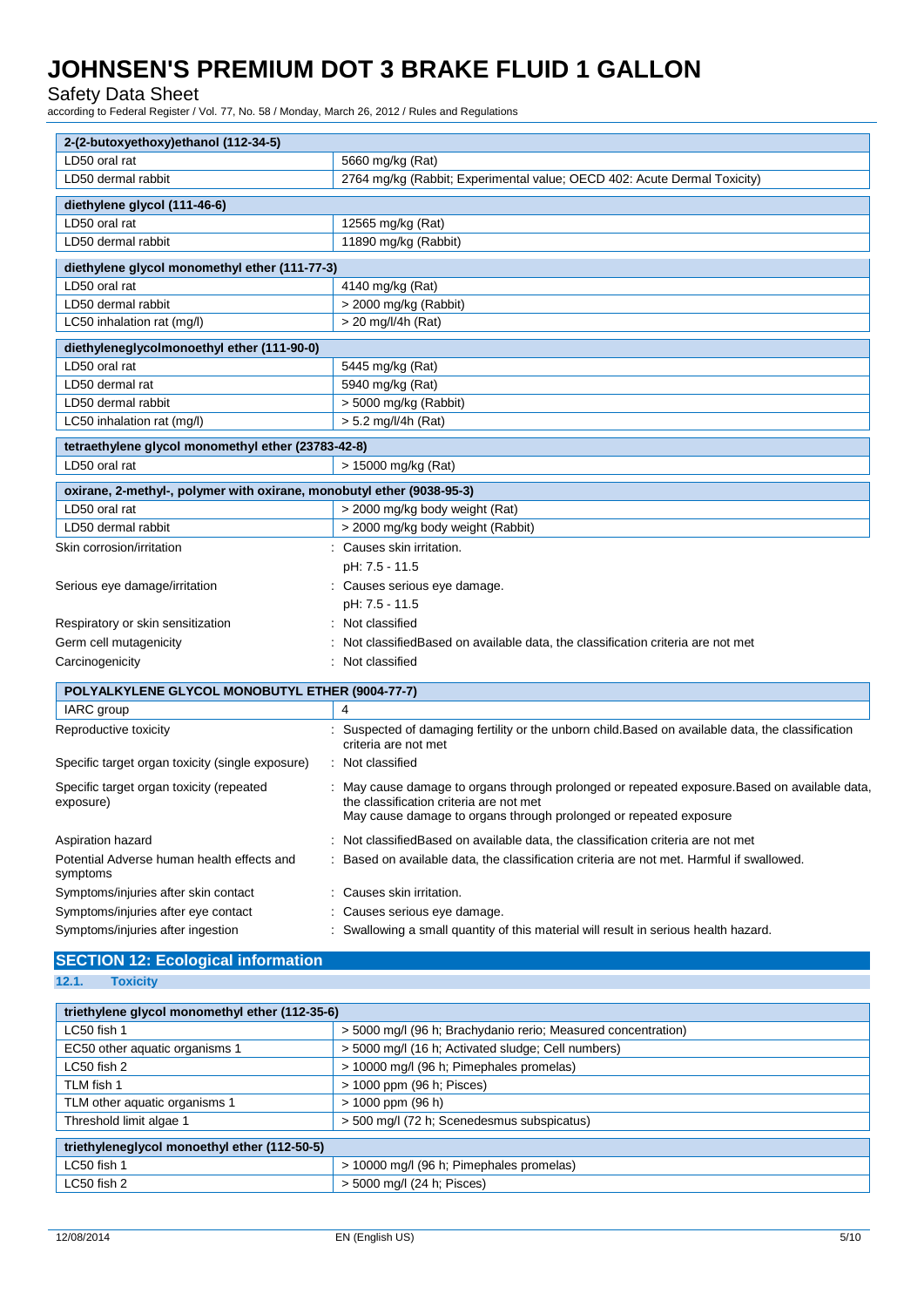Safety Data Sheet

according to Federal Register / Vol. 77, No. 58 / Monday, March 26, 2012 / Rules and Regulations

| triethylene glycol monobutyl ether (143-22-6)                         |                                                                               |  |  |
|-----------------------------------------------------------------------|-------------------------------------------------------------------------------|--|--|
| LC50 fish 1                                                           | 2400 mg/l (96 h; Pimephales promelas)                                         |  |  |
| EC50 Daphnia 1                                                        | 3200 mg/l (24 h; Daphnia magna)                                               |  |  |
| LC50 fish 2                                                           | 2200 mg/l (96 h; Leuciscus idus)                                              |  |  |
| EC50 Daphnia 2                                                        | > 500 mg/l (48 h; Daphnia magna)                                              |  |  |
| Threshold limit algae 1                                               | > 500 mg/l (72 h; Scenedesmus subspicatus)                                    |  |  |
|                                                                       |                                                                               |  |  |
| 3,6,9,12-tetraoxahexadecane-1-ol (1559-34-8)                          |                                                                               |  |  |
| LC50 fish 1                                                           | > 1409 mg/l 96 h; Salmo gairdneri (Oncorhynchus mykiss)                       |  |  |
| EC50 Daphnia 1                                                        | > 1000 mg/l (48 h; Daphnia magna)                                             |  |  |
| polyethylene glycol 200-600 (25322-68-3)                              |                                                                               |  |  |
| LC50 fish 1                                                           | > 1000 mg/l (96 h; Pisces)                                                    |  |  |
| LC50 other aquatic organisms 1                                        | > 1000 mg/l (96 h)                                                            |  |  |
| LC50 fish 2                                                           | > 5000 mg/l (24 h; Carassius auratus)                                         |  |  |
| Threshold limit other aquatic organisms 1                             | <= 100 mg/l (96 h; Plankton)                                                  |  |  |
| Threshold limit other aquatic organisms 2                             | > 1000 mg/l                                                                   |  |  |
| Threshold limit algae 2                                               | 500 mg/l (720 h; Algae; No effect)                                            |  |  |
|                                                                       |                                                                               |  |  |
| 2-(2-butoxyethoxy)ethanol (112-34-5)                                  |                                                                               |  |  |
| LC50 fish 1                                                           | 1300 mg/l (96 h; Lepomis macrochirus)                                         |  |  |
| LC50 other aquatic organisms 1                                        | 10 - 100 mg/l (96 h)                                                          |  |  |
| EC50 Daphnia 1                                                        | 2850 mg/l (24 h; Daphnia magna; GLP)                                          |  |  |
| LC50 fish 2                                                           | 1805 mg/l (48 h; Leuciscus idus)                                              |  |  |
| EC50 Daphnia 2                                                        | > 100 mg/l (48 h; Daphnia magna)                                              |  |  |
| TLM fish 1                                                            | 10 - 100,96 h; Pisces                                                         |  |  |
| TLM other aquatic organisms 1                                         | 10 - 100,96 h                                                                 |  |  |
| Threshold limit other aquatic organisms 1                             | 10 - 100,96 h                                                                 |  |  |
| Threshold limit algae 1                                               | 53 mg/l (192 h; Microcystis aeruginosa)                                       |  |  |
| Threshold limit algae 2                                               | >= 100 mg/l (96 h; Scenedesmus subspicatus)                                   |  |  |
| diethylene glycol (111-46-6)                                          |                                                                               |  |  |
| LC50 fish 1                                                           | > 5000 ppm (24 h; Carassius auratus)                                          |  |  |
| LC50 other aquatic organisms 1                                        | 1174 mg/l (Xenopus laevis)                                                    |  |  |
| EC50 Daphnia 1                                                        | > 10000 mg/l (24 h; Daphnia magna)                                            |  |  |
| LC50 fish 2                                                           | 61072 ppm (168 h; Poecilia reticulata)                                        |  |  |
| TLM fish 1                                                            | > 32000 mg/l (96 h; Gambusia affinis)                                         |  |  |
| TLM other aquatic organisms 1                                         | $> 1000$ ppm (96 h)                                                           |  |  |
| Threshold limit other aquatic organisms 1                             | 1174 mg/l (72 h; Xenopus laevis; Toxicity test)                               |  |  |
| Threshold limit other aquatic organisms 2                             | 10745 mg/l (16 h; Protozoa; Toxicity test)                                    |  |  |
| Threshold limit algae 1                                               | 2700 mg/l (168 h; Scenedesmus quadricauda)                                    |  |  |
| Threshold limit algae 2                                               | 100 mg/l (Selenastrum capricornutum)                                          |  |  |
| diethylene glycol monomethyl ether (111-77-3)                         |                                                                               |  |  |
| LC50 fish 1                                                           | 1000 mg/l (96 h; Salmo gairdneri (Oncorhynchus mykiss); Static system)        |  |  |
| EC50 Daphnia 1                                                        | > 500 mg/l (48 h; Daphnia magna)                                              |  |  |
| LC50 fish 2                                                           | 7500 ppm (96 h; Lepomis macrochirus)                                          |  |  |
| Threshold limit algae 1                                               | > 500 mg/l (72 h; Scenedesmus subspicatus)                                    |  |  |
|                                                                       |                                                                               |  |  |
| diethyleneglycolmonoethyl ether (111-90-0)                            |                                                                               |  |  |
| LC50 fish 1                                                           | 12900 mg/l (96 h; Salmo gairdneri (Oncorhynchus mykiss); Flow-through system) |  |  |
| EC50 Daphnia 1                                                        | 3940 mg/l (48 h; Daphnia magna)                                               |  |  |
| EC50 other aquatic organisms 1                                        | 10661 mg/l (Echinoidea; Growth)                                               |  |  |
| LC50 fish 2                                                           | 9650 mg/l (96 h; Pimephales promelas; Flow-through system)                    |  |  |
| tetraethylene glycol monomethyl ether (23783-42-8)                    |                                                                               |  |  |
| LC50 fish 1                                                           | > 10000 mg/l (96 h; Brachydanio rerio)                                        |  |  |
| Threshold limit other aquatic organisms 1                             | > 12500 mg/l (3 h; Activated sludge)                                          |  |  |
|                                                                       |                                                                               |  |  |
| oxirane, 2-methyl-, polymer with oxirane, monobutyl ether (9038-95-3) |                                                                               |  |  |
| LC50 fish 1<br>LC50 other aquatic organisms 1                         | > 10000 mg/l (96 h; Pisces)                                                   |  |  |
|                                                                       | > 10000 mg/l (96 h)                                                           |  |  |
| Threshold limit other aquatic organisms 1                             | > 10000 mg/l (96 h)                                                           |  |  |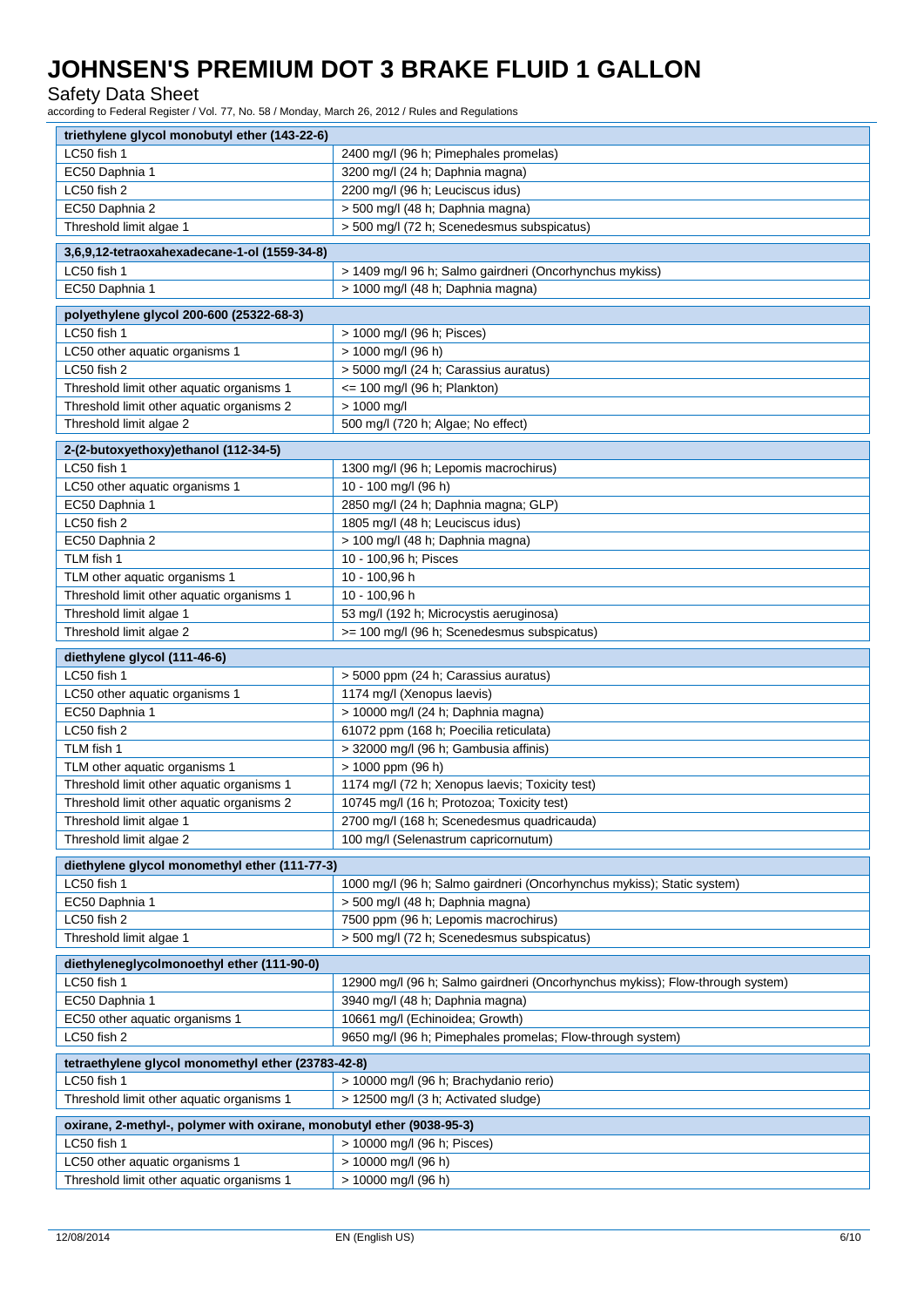Safety Data Sheet

according to Federal Register / Vol. 77, No. 58 / Monday, March 26, 2012 / Rules and Regulations

| 12.2.<br><b>Persistence and degradability</b>                         |                                                                                             |  |  |  |
|-----------------------------------------------------------------------|---------------------------------------------------------------------------------------------|--|--|--|
| JOHNSEN'S PREMIUM DOT 3 BRAKE FLUID 1 GALLON                          |                                                                                             |  |  |  |
| Persistence and degradability                                         | Not established.                                                                            |  |  |  |
| triethylene glycol monomethyl ether (112-35-6)                        |                                                                                             |  |  |  |
| Persistence and degradability                                         | Inherently biodegradable. Non degradable in the soil. Photodegradation in the air.          |  |  |  |
|                                                                       |                                                                                             |  |  |  |
| triethyleneglycol monoethyl ether (112-50-5)                          |                                                                                             |  |  |  |
| Persistence and degradability                                         | Readily biodegradable in water.                                                             |  |  |  |
| triethylene glycol monobutyl ether (143-22-6)                         |                                                                                             |  |  |  |
| Persistence and degradability                                         | Readily biodegradable in water.                                                             |  |  |  |
| Biochemical oxygen demand (BOD)                                       | 0.02 g $O2$ /g substance                                                                    |  |  |  |
| Chemical oxygen demand (COD)                                          | 1.83 g $O2$ /g substance                                                                    |  |  |  |
| 3,6,9,12-tetraoxahexadecane-1-ol (1559-34-8)                          |                                                                                             |  |  |  |
| Persistence and degradability                                         | Not readily biodegradable in water. Inherently biodegradable.                               |  |  |  |
| ThOD                                                                  | 2.05 g $O2$ /g substance                                                                    |  |  |  |
| polyethylene glycol 200-600 (25322-68-3)                              |                                                                                             |  |  |  |
| Persistence and degradability                                         | Biodegradability in water: no data available.                                               |  |  |  |
| 2-(2-butoxyethoxy)ethanol (112-34-5)                                  |                                                                                             |  |  |  |
| Persistence and degradability                                         | Readily biodegradable in water. Biodegradable in the soil. No (test)data on mobility of the |  |  |  |
|                                                                       | substance available. Photodegradation in the air.                                           |  |  |  |
| Biochemical oxygen demand (BOD)                                       | 0.25 g $O2$ /g substance                                                                    |  |  |  |
| Chemical oxygen demand (COD)                                          | 2.08 g $O2$ /g substance                                                                    |  |  |  |
| ThOD                                                                  | 2.173 g $O2$ /g substance                                                                   |  |  |  |
| BOD (% of ThOD)                                                       | 0.11 % ThOD                                                                                 |  |  |  |
| diethylene glycol (111-46-6)                                          |                                                                                             |  |  |  |
| Persistence and degradability                                         | Readily biodegradable in water. Biodegradable in the soil. Photolysis in the air.           |  |  |  |
| Biochemical oxygen demand (BOD)                                       | 0.02 g $O2$ /g substance                                                                    |  |  |  |
| Chemical oxygen demand (COD)                                          | 1.51 g $O2$ /g substance                                                                    |  |  |  |
| ThOD                                                                  | 1.51 g $O2$ /g substance                                                                    |  |  |  |
| BOD (% of ThOD)                                                       | 0.015 % ThOD                                                                                |  |  |  |
| diethylene glycol monomethyl ether (111-77-3)                         |                                                                                             |  |  |  |
| Persistence and degradability                                         | Readily biodegradable in water. Photolysis in the air. Photodegradation in the air.         |  |  |  |
| Chemical oxygen demand (COD)                                          | 1.71 g $O2$ /g substance                                                                    |  |  |  |
| ThOD                                                                  | 1.73 g $O2$ /g substance                                                                    |  |  |  |
| diethyleneglycolmonoethyl ether (111-90-0)                            |                                                                                             |  |  |  |
| Persistence and degradability                                         | Readily biodegradable in water.                                                             |  |  |  |
| Biochemical oxygen demand (BOD)                                       | 0.20 g $O2$ /g substance                                                                    |  |  |  |
| Chemical oxygen demand (COD)                                          | 1.85 g $O2$ /g substance                                                                    |  |  |  |
| ThOD                                                                  | 1.9078849 g $O2$ /g substance                                                               |  |  |  |
| BOD (% of ThOD)                                                       | 0.11 % ThOD                                                                                 |  |  |  |
| tetraethylene glycol monomethyl ether (23783-42-8)                    |                                                                                             |  |  |  |
| Persistence and degradability                                         | Inherently biodegradable. Photolysis in the air.                                            |  |  |  |
| oxirane, 2-methyl-, polymer with oxirane, monobutyl ether (9038-95-3) |                                                                                             |  |  |  |
| Persistence and degradability                                         | Not readily biodegradable in water.                                                         |  |  |  |
|                                                                       |                                                                                             |  |  |  |
| <b>TRADE SECRET INHIBITOR PACKAGE (TRADE SECRET)</b>                  |                                                                                             |  |  |  |
| Persistence and degradability                                         | Not established.                                                                            |  |  |  |
| POLYALKYLENE GLYCOL MONOBUTYL ETHER (9004-77-7)                       |                                                                                             |  |  |  |
| Persistence and degradability                                         | Not established.                                                                            |  |  |  |
| 12.3.<br><b>Bioaccumulative potential</b>                             |                                                                                             |  |  |  |
| <b>JOHNSEN'S PREMIUM DOT 3 BRAKE FLUID 1 GALLON</b>                   |                                                                                             |  |  |  |
| Bioaccumulative potential                                             | Not established.                                                                            |  |  |  |
| triethylene glycol monomethyl ether (112-35-6)                        |                                                                                             |  |  |  |
| Log Pow<br>$-1.13$                                                    |                                                                                             |  |  |  |
| Bioaccumulative potential                                             | Bioaccumulation: not applicable.                                                            |  |  |  |
|                                                                       |                                                                                             |  |  |  |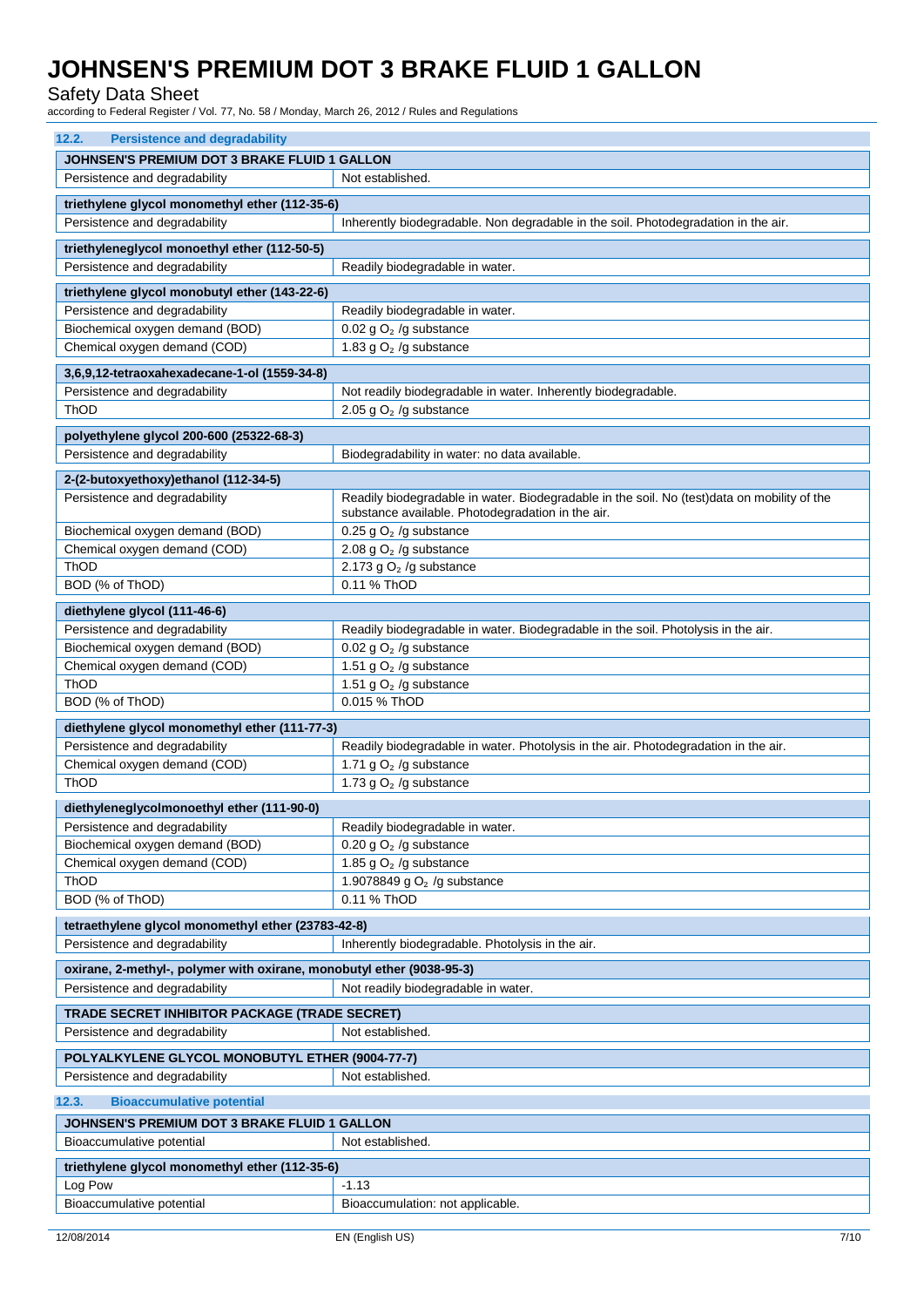Safety Data Sheet

according to Federal Register / Vol. 77, No. 58 / Monday, March 26, 2012 / Rules and Regulations

| triethyleneglycol monoethyl ether (112-50-5)                          |                                                                                                                                        |  |  |
|-----------------------------------------------------------------------|----------------------------------------------------------------------------------------------------------------------------------------|--|--|
| Bioaccumulative potential                                             | Not bioaccumulative.                                                                                                                   |  |  |
| triethylene glycol monobutyl ether (143-22-6)                         |                                                                                                                                        |  |  |
| Log Pow                                                               | 0.51 (Experimental value)                                                                                                              |  |  |
| Bioaccumulative potential                                             | Low potential for bioaccumulation (Log Kow $<$ 4).                                                                                     |  |  |
| 3,6,9,12-tetraoxahexadecane-1-ol (1559-34-8)                          |                                                                                                                                        |  |  |
| Log Pow                                                               | -0.26 (Calculated)                                                                                                                     |  |  |
| Bioaccumulative potential                                             | Bioaccumulation: not applicable.                                                                                                       |  |  |
| polyethylene glycol 200-600 (25322-68-3)                              |                                                                                                                                        |  |  |
| Log Pow                                                               | $-1.2$                                                                                                                                 |  |  |
| Bioaccumulative potential                                             | Bioaccumulation: not applicable.                                                                                                       |  |  |
|                                                                       |                                                                                                                                        |  |  |
| 2-(2-butoxyethoxy)ethanol (112-34-5)<br>BCF fish 1                    | 0.46 (QSAR)                                                                                                                            |  |  |
| Log Pow                                                               | 0.56 (Experimental value)                                                                                                              |  |  |
| Bioaccumulative potential                                             | Low potential for bioaccumulation (Log Kow $<$ 4).                                                                                     |  |  |
|                                                                       |                                                                                                                                        |  |  |
| diethylene glycol (111-46-6)                                          |                                                                                                                                        |  |  |
| Log Pow                                                               | $-1.98$                                                                                                                                |  |  |
| Bioaccumulative potential                                             | Bioaccumulation: not applicable.                                                                                                       |  |  |
| diethylene glycol monomethyl ether (111-77-3)                         |                                                                                                                                        |  |  |
| Log Pow                                                               | $-1.14 - 0.68$                                                                                                                         |  |  |
| Bioaccumulative potential                                             | Bioaccumulation: not applicable.                                                                                                       |  |  |
| diethyleneglycolmonoethyl ether (111-90-0)                            |                                                                                                                                        |  |  |
| Log Pow                                                               | $-1.19 - 0.08$                                                                                                                         |  |  |
| Bioaccumulative potential                                             | Bioaccumulation: not applicable.                                                                                                       |  |  |
| tetraethylene glycol monomethyl ether (23783-42-8)                    |                                                                                                                                        |  |  |
| Log Pow                                                               | $-0.6$                                                                                                                                 |  |  |
| Bioaccumulative potential                                             | Bioaccumulation: not applicable.                                                                                                       |  |  |
| oxirane, 2-methyl-, polymer with oxirane, monobutyl ether (9038-95-3) |                                                                                                                                        |  |  |
| Bioaccumulative potential                                             | Not bioaccumulative.                                                                                                                   |  |  |
| TRADE SECRET INHIBITOR PACKAGE (TRADE SECRET)                         |                                                                                                                                        |  |  |
| Bioaccumulative potential                                             | Not established.                                                                                                                       |  |  |
|                                                                       |                                                                                                                                        |  |  |
| POLYALKYLENE GLYCOL MONOBUTYL ETHER (9004-77-7)                       |                                                                                                                                        |  |  |
| Bioaccumulative potential                                             | Not established.                                                                                                                       |  |  |
| 12.4.<br><b>Mobility in soil</b>                                      |                                                                                                                                        |  |  |
| triethylene glycol monomethyl ether (112-35-6)                        |                                                                                                                                        |  |  |
| Surface tension                                                       | $0.0314$ N/m                                                                                                                           |  |  |
|                                                                       |                                                                                                                                        |  |  |
| 2-(2-butoxyethoxy)ethanol (112-34-5)<br>Surface tension               | 0.034 N/m (25 °C)                                                                                                                      |  |  |
|                                                                       |                                                                                                                                        |  |  |
| diethylene glycol (111-46-6)                                          |                                                                                                                                        |  |  |
| Surface tension                                                       | 0.0485 N/m                                                                                                                             |  |  |
| diethylene glycol monomethyl ether (111-77-3)                         |                                                                                                                                        |  |  |
| Surface tension                                                       | $0.035$ N/m (25 °C)                                                                                                                    |  |  |
| diethyleneglycolmonoethyl ether (111-90-0)                            |                                                                                                                                        |  |  |
| Surface tension                                                       | 0.032 N/m (25 °C)                                                                                                                      |  |  |
|                                                                       |                                                                                                                                        |  |  |
| 12.5.<br><b>Other adverse effects</b>                                 |                                                                                                                                        |  |  |
| Other information                                                     | Avoid release to the environment.                                                                                                      |  |  |
| <b>SECTION 13: Disposal considerations</b>                            |                                                                                                                                        |  |  |
| 13.1.<br><b>Waste treatment methods</b>                               |                                                                                                                                        |  |  |
| Waste disposal recommendations                                        | Dispose in a safe manner in accordance with local/national regulations. Dispose of                                                     |  |  |
|                                                                       | contents/container to appropriate waste disposal facility, in accordance with local, regional,<br>national, international regulations. |  |  |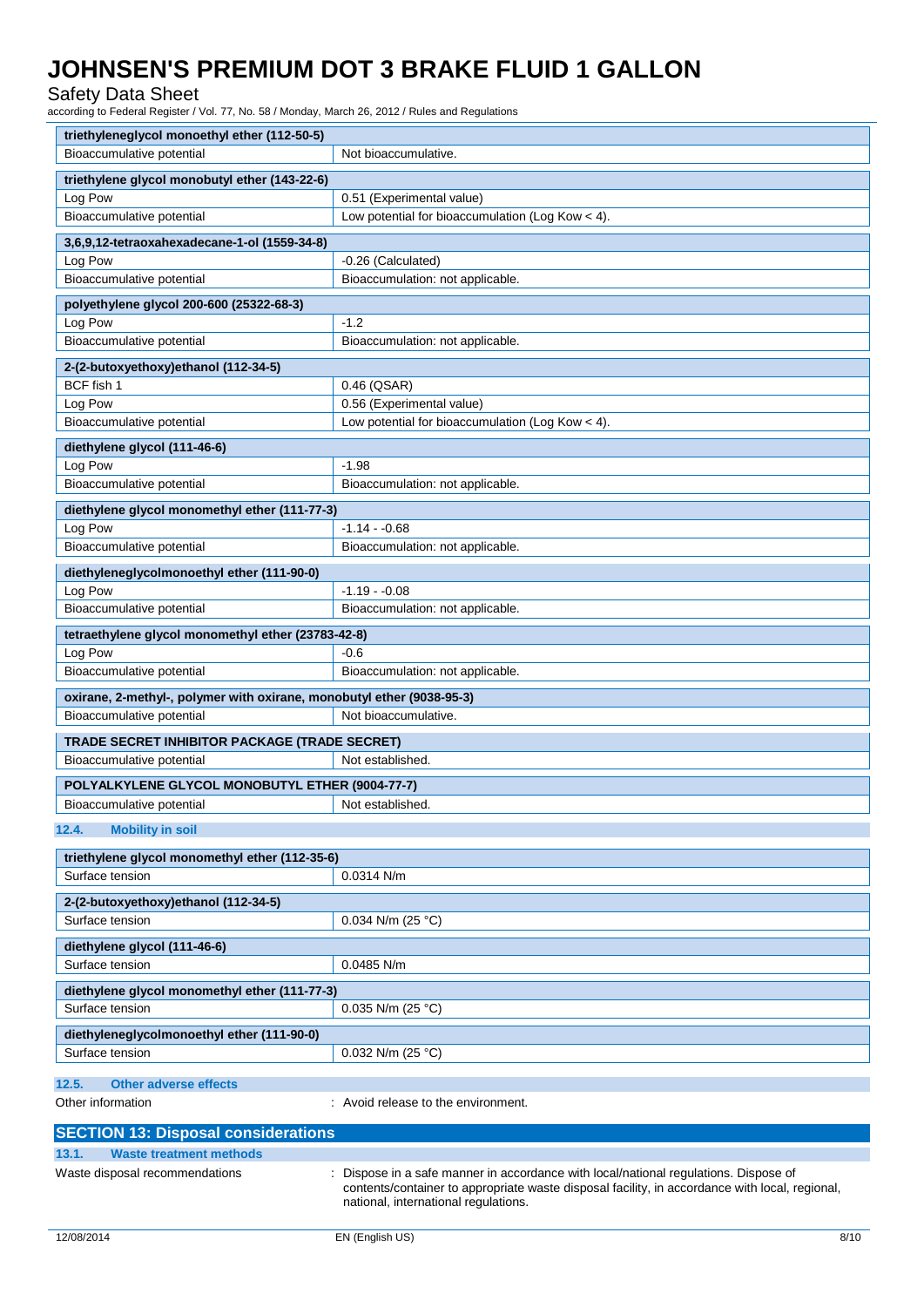Safety Data Sheet

according to Federal Register / Vol. 77, No. 58 / Monday, March 26, 2012 / Rules and Regulations

Ecology - waste materials **Example 20** and the environment.

| <b>SECTION 14: Transport information</b><br>In accordance with ADR / RID / IMDG / IATA / ADN |                                |  |  |  |
|----------------------------------------------------------------------------------------------|--------------------------------|--|--|--|
| US DOT (ground):                                                                             | Not Regulated,                 |  |  |  |
| ICAO/IATA (air):                                                                             | Not Regulated,                 |  |  |  |
| IMO/IMDG (water):                                                                            | Not Regulated,                 |  |  |  |
|                                                                                              |                                |  |  |  |
| 14.2.                                                                                        | <b>UN proper shipping name</b> |  |  |  |

| DOT Proper Shipping Name     | Not Regulated                             |
|------------------------------|-------------------------------------------|
| 14.3. Additional information |                                           |
| Other information            | : No supplementary information available. |

#### **Overland transport**

No additional information available

#### **Transport by sea**

No additional information available

#### **Air transport**

No additional information available

| <b>SECTION 15: Regulatory information</b>    |                                                                                       |  |  |
|----------------------------------------------|---------------------------------------------------------------------------------------|--|--|
| 15.1. US Federal regulations                 |                                                                                       |  |  |
| JOHNSEN'S PREMIUM DOT 3 BRAKE FLUID 1 GALLON |                                                                                       |  |  |
| SARA Section 311/312 Hazard Classes          | Delayed (chronic) health hazard<br>Immediate (acute) health hazard                    |  |  |
| 2-(2-butoxyethoxy)ethanol (112-34-5)         |                                                                                       |  |  |
| SARA Section 311/312 Hazard Classes          | Immediate (acute) health hazard<br>Delayed (chronic) health hazard<br>Reactive hazard |  |  |

### **15.2. International regulations**

**CANADA**

### **2-(2-butoxyethoxy)ethanol (112-34-5)**

| Listed on the Canadian DSL (Domestic Sustances List) |                                                                                                                          |  |  |
|------------------------------------------------------|--------------------------------------------------------------------------------------------------------------------------|--|--|
| <b>WHMIS Classification</b>                          | Class B Division 3 - Combustible Liquid<br>Class D Division 2 Subdivision B - Toxic material causing other toxic effects |  |  |
|                                                      |                                                                                                                          |  |  |

#### **EU-Regulations**

No additional information available

### **Classification according to Regulation (EC) No. 1272/2008 [CLP]**

#### **Classification according to Directive 67/548/EEC or 1999/45/EC**

Repr.Cat.3; R63 Xi; R41 Full text of R-phrases: see section 16

## **15.2.2. National regulations**

No additional information available

#### **15.3. US State regulations**

No additional information available

| <b>SECTION 16: Other information</b> |                     |
|--------------------------------------|---------------------|
| Indication of changes                | Revision - See : *. |
| Other information                    | None.               |